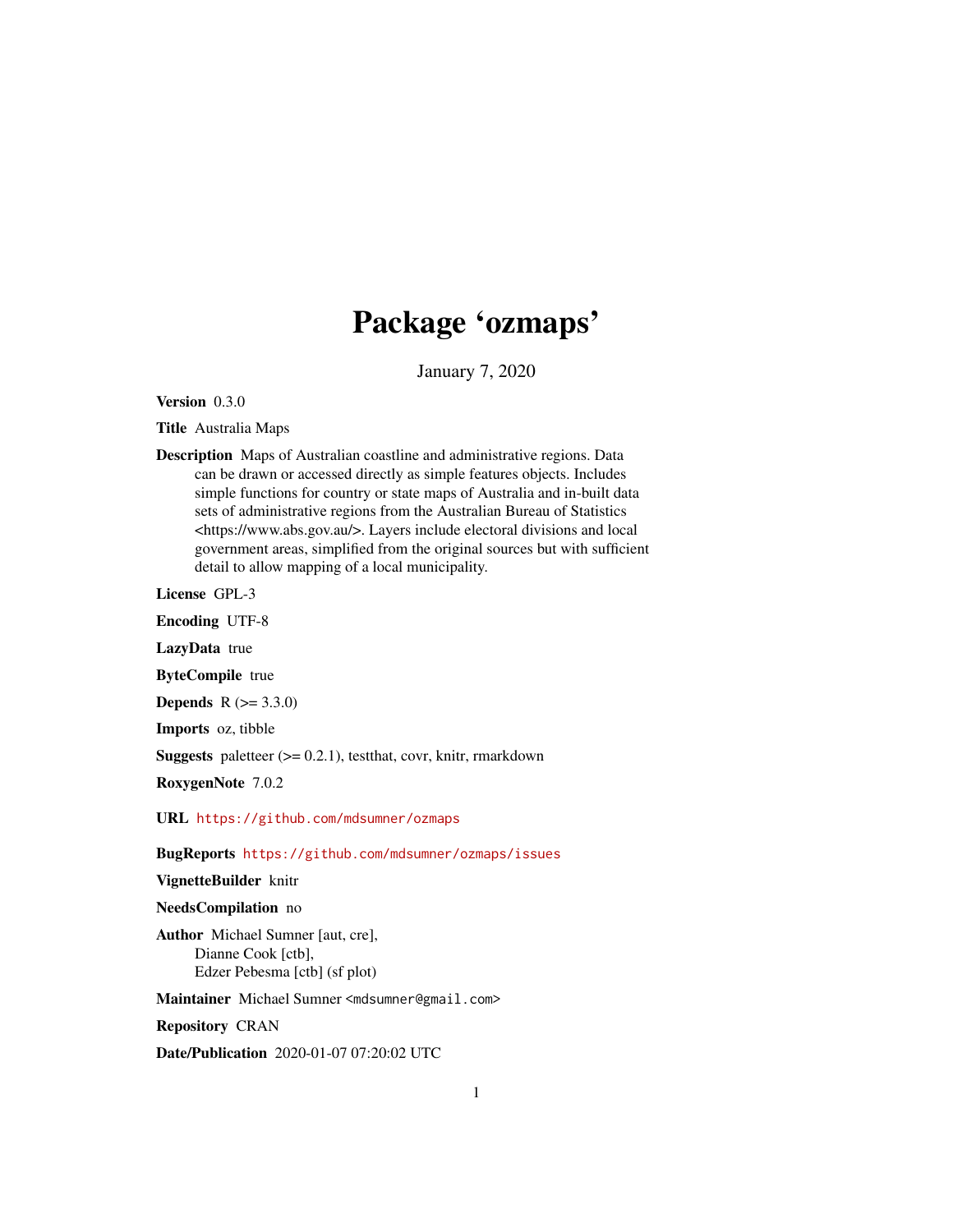# <span id="page-1-0"></span>R topics documented:

| Index |  |
|-------|--|
|       |  |
|       |  |
|       |  |
|       |  |
|       |  |

abs-data *Australian Bureau of Statistics (ABS) map data*

#### <span id="page-1-1"></span>**Description**

These data sets are simplifications of the formal statistical areas and regions published by the ABS in 2016.

#### Format

Simple features data frame with

NAME Area name

geometry Geometry column in 'sfc' format

#### Details

Each layer was read from the source file with 'sf' package and attributes were removed, leaving a single 'NAME' column from the year-specific column names. The geometry has been simplified using 'rmapshaper::ms\_simplify' with default arguments (0.05 detail).

Several layers are not included from the total available.

The entire nation layer 'AUST' is not included as it is the union of the State and Territory layer.

Statistical Areas Level 1 is not included as it is very large (56Mb after simplification).

The mesh blocks are not included, nor Greater Capital City Statistical Areas, Indigenous Regions, Remoteness Structure, Statistical Areas (L2, L3, L4), State Electoral Divisions. See 'ozmaps.data' for these.

#### Data layers

abs\_ced Commonwealth Electoral Divisions

abs\_lga Local Government Areas

abs\_ste State and Territory

#### See Also

The script to create the data set: data-raw/abs-inbuilt.R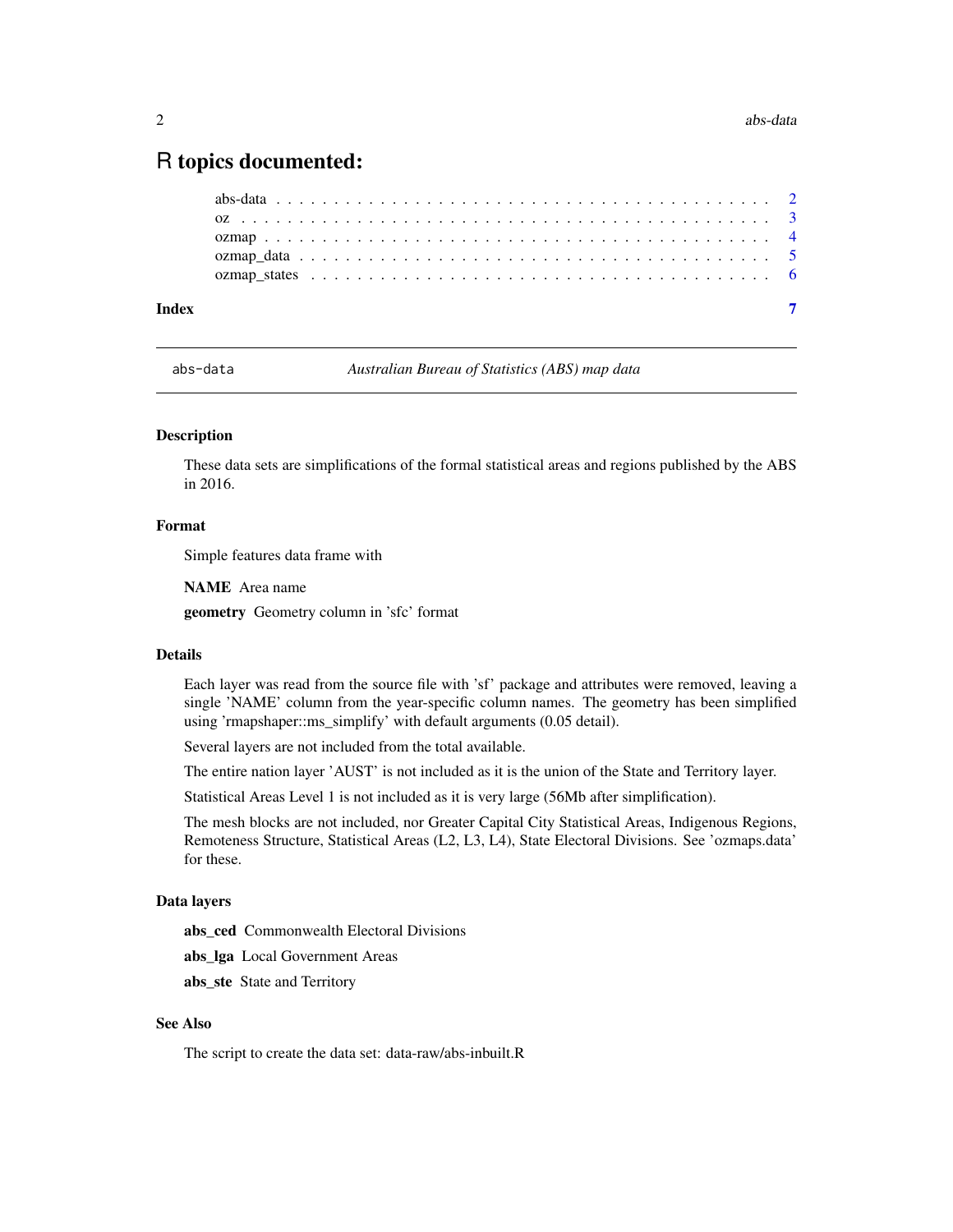#### <span id="page-2-0"></span> $\alpha$ z  $\alpha$

#### Examples

```
ozmap("abs_ste")
ozmap("abs_lga", col = sample(rainbow(nrow(abs_lga), alpha = .4)))
pal <- rainbow(12, alpha = 0.6) ## boring! install paletteer for ochRe palettes
if (isTRUE(requireNamespace("paletteer", quietly = TRUE))) {
  if (utils::packageVersion("paletteer") < '1.0.0') {
  pal <- paletteer::paletteer_d(package = "ochRe", palette = "namatjira_qual")
 } else {
  pal <- paletteer::paletteer_d(palette = "ochRe::namatjira_qual")
 }
}
opal <- colorRampPalette(pal)
ozmap("abs_ced", col = opal(30))
```
oz *The oz function*

#### <span id="page-2-1"></span>Description

The classic oz package  $oz::oz()$  function.

#### Usage

 $oz_data(data = "states", ...)$ 

#### Arguments

| data | character string, "states" provides state level else country level |
|------|--------------------------------------------------------------------|
| .    | passed to $oz::ozRegion()$                                         |

#### Details

This function calls  $oz:coz()$  to draw a basic outline. Use  $oz_data()$  to obtain the data in native form.

See [oz::ozRegion\(\)](#page-0-0) for more details. Here data is treated as an identifier, but only "states" or any other value is accepted. If not "states", then country level is returned. Further arguments to [oz::ozRegion\(\)](#page-0-0) can be passed in via dots.

#### Value

oz class list of coordinates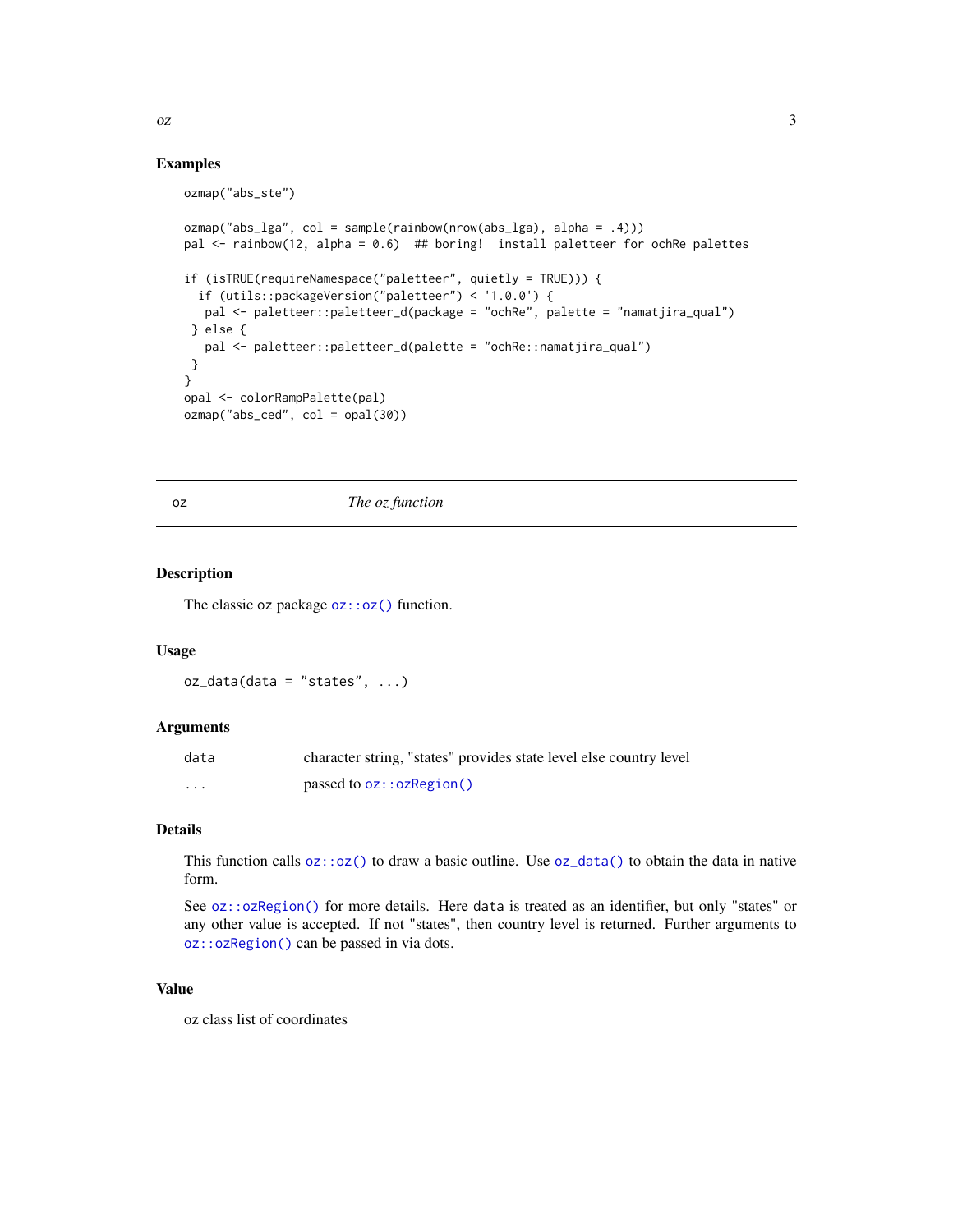<span id="page-3-0"></span>

#### Description

Draw a map of Australia, with or without states.

#### Usage

 $ozmap(x = "states", ..., add = FALSE)$ 

#### Arguments

| $\mathsf{x}$            | name of data set to use, default is ozmap_country |
|-------------------------|---------------------------------------------------|
| $\cdot$ $\cdot$ $\cdot$ | arguments passed to                               |
| add                     | add to existing plot, FALSE by default            |

#### Details

outline data is purely in longitude-latitude form, see ozmap\_data() to obtain the data itself.'

See abs\_ste for more detailed versions from the Australian Bureau of Statistics. An example is 'abs\_ste' which means 'State and Territory', and so is a more detailed version of 'states'.

### Value

the data set used, in 'sf' format

#### See Also

ozmap\_data

#### Examples

```
ozmap()
ozmap("country")
ozmap("abs_ced") ## commonwealth (national) electoral divisions
```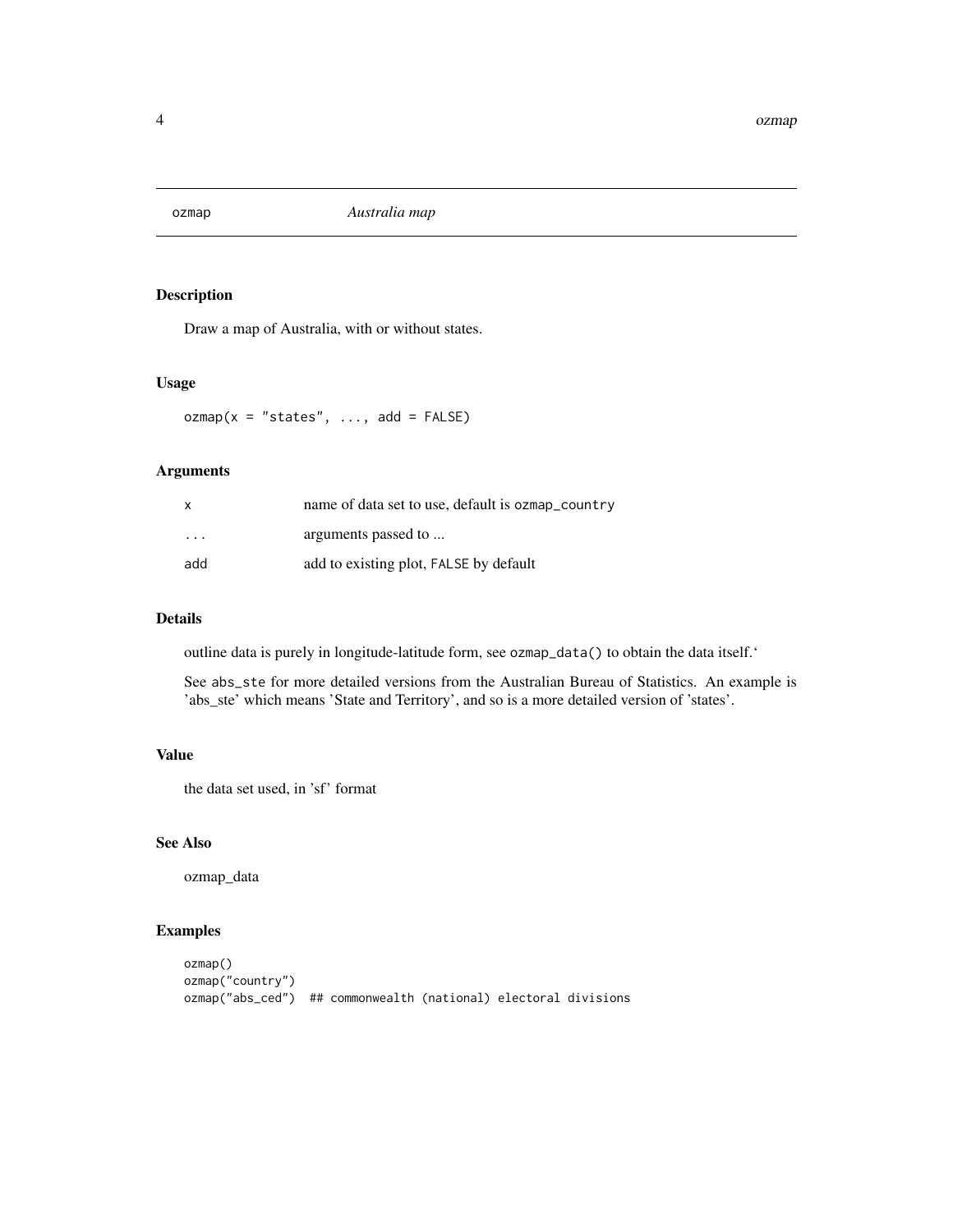<span id="page-4-0"></span>

#### Description

Return simple features data frames of various Australian map layers.

#### Usage

ozmap\_data(data = "states", quiet = FALSE, ...)

#### Arguments

| data  | name of layer to return, see details |
|-------|--------------------------------------|
| quiet | set to TRUE to suppress messages     |
| .     | unused                               |

#### Details

Available layers are

- states [ozmap\\_states](#page-5-1) state and territories (low resolution)
- country [ozmap\\_country](#page-5-2) entire country (low resolution)
- [abs\\_ced](#page-1-1) abs\_ced country level electoral divisions
- abs\_lga [abs\\_lga](#page-1-1) local government areas
- [abs\\_ste](#page-1-1) abs\_ste state and territories

#### Value

sf data frame with 'NAME' and 'geometry' columns

#### Examples

```
country_sf <- ozmap_data("country")
```

```
## can take time to print out
lga_sf <- ozmap_data("abs_lga")
lga_sf[1:6, ]
```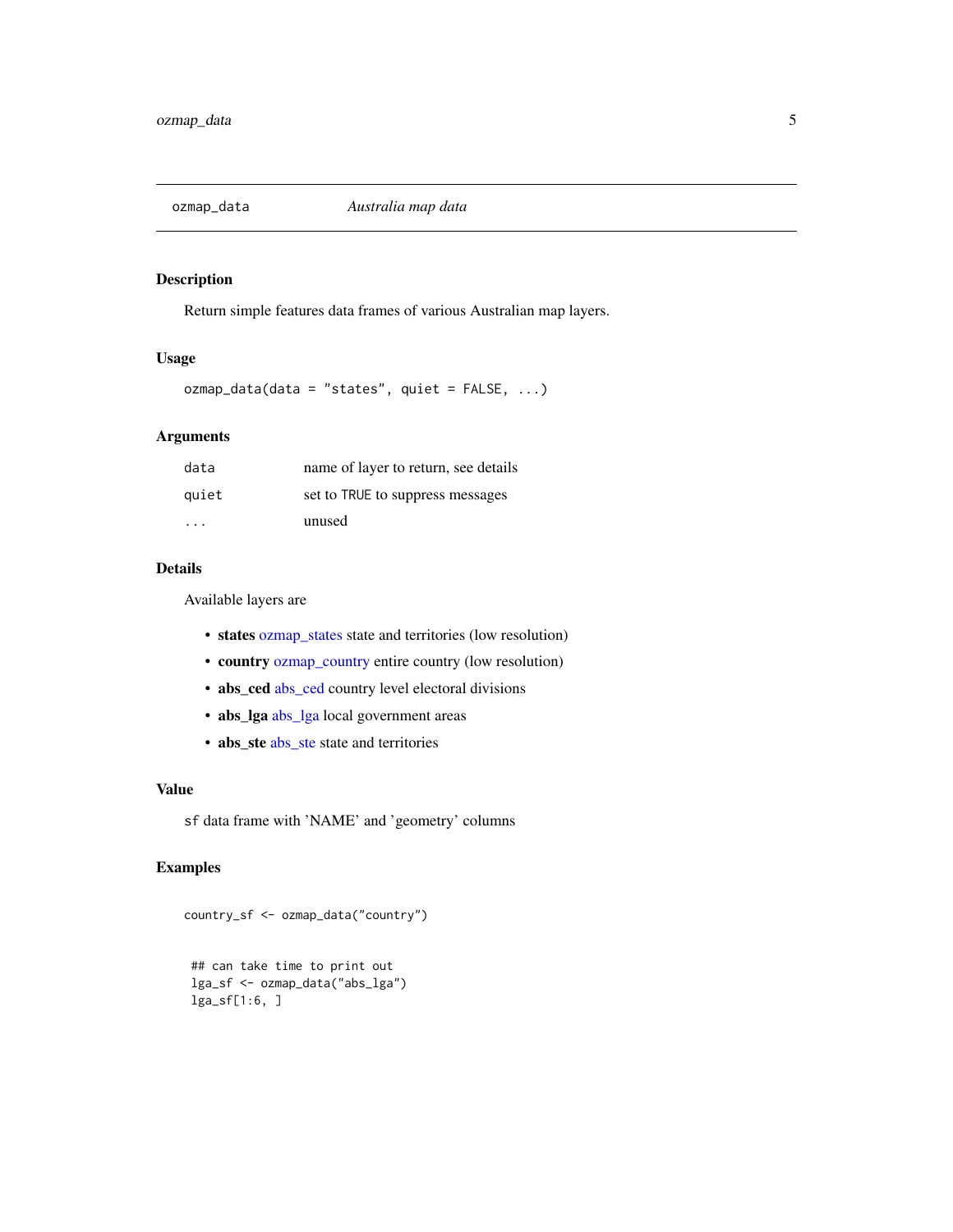<span id="page-5-1"></span><span id="page-5-0"></span>

### <span id="page-5-2"></span>Description

Australian coastline and boundaries data, including states and territories

#### Details

In-built data set of Australian coastline and provinces (states and territories) simplified from the Australian Bureau of Statistics layer [abs\\_ste.](#page-1-1)